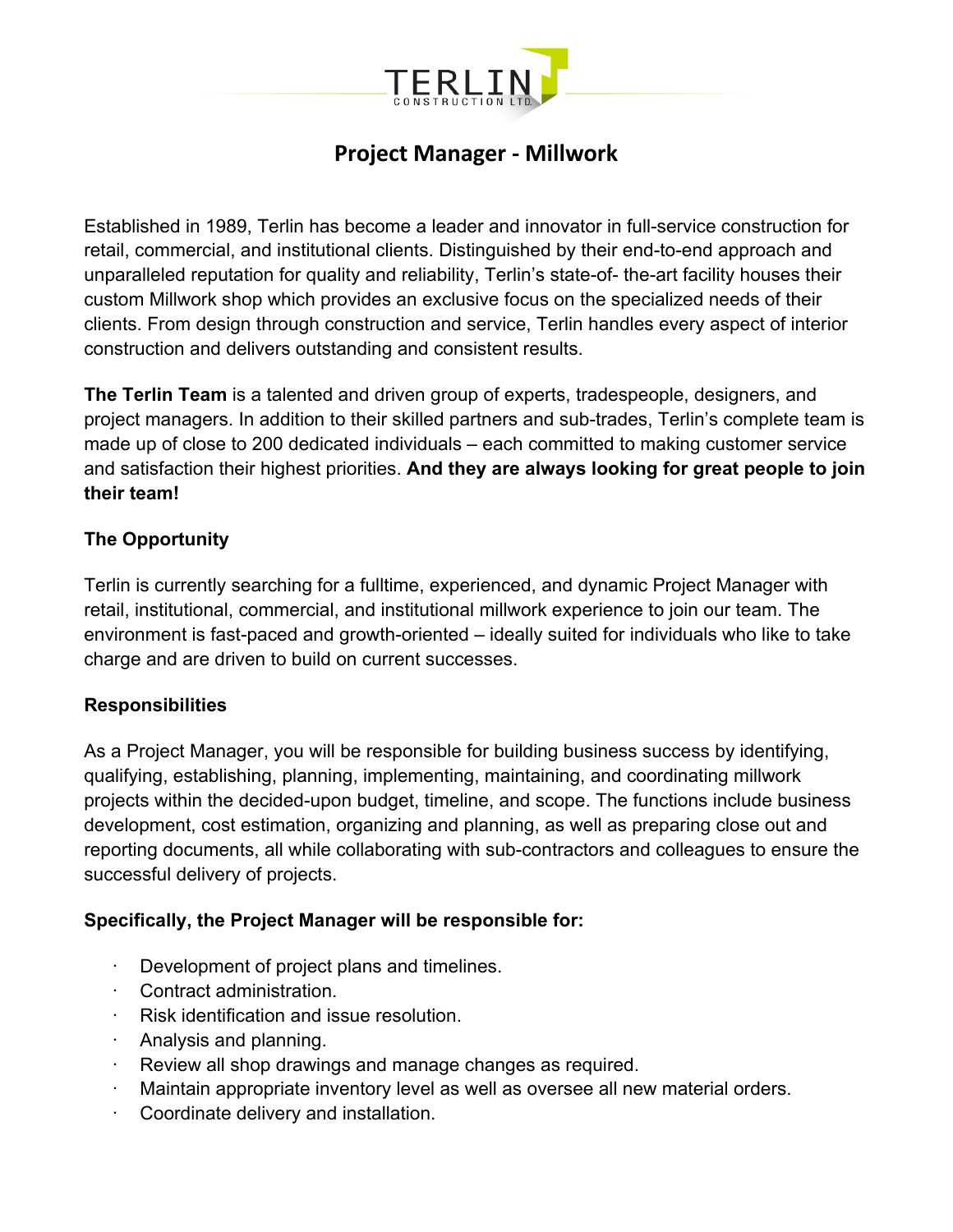

- Resolve issues that arise with high customer service standards.
- · Managing project fees, invoicing, schedules, execution, deliverables, and the quality of the projects during design and construction.
- · Reviewing project documents (drawings, specifications, RFI's, etc.) and evaluating the completeness for the respective phase of production.
- · Evaluating requested changes and managing the change process.
- Project reporting and updating relevant stakeholders / team members on project progress.
- Coordinating sub-trades and suppliers as necessary.
- · Identifying business opportunities with current and prospective customers and by researching the industry and market trends.
- · Procuring and executing a portfolio of projects ranging from multiple small projects to major projects.
- · Collaborating with the Finance department as it relates to budgets, expenses, and profits as well as detecting cost-related issues.
- · Providing weekly projections to the executive team.
- Coaching and supporting project team members with assigned tasks.

The successful candidate is a self-starter who possesses excellent communication skills, is extremely organized, detail-oriented, has a positive attitude, knowledge of the architectural woodworking business, and have the ability to multi-task and work well under pressure and deadlines.

# **Qualifications**

- Minimum three (3) years of experience working in a commercial millwork environment or similar project management experience.
- Strong business acumen as it relates to full project management including conceptual/detailed estimating, scheduling, cost controls, reporting, and demonstrated ability to manage budgets and schedules within project expectations.
- · Professional and diplomatic.
- Strong business acumen in project planning and management.
- Ability to read, analyze, and interpret construction drawings.
- · Proven written / verbal communication and interpersonal skills to lead diverse crossfunctional teams.
- Excellent time management and computer skills.
- Ability to motivate, think outside the box when needed, and willingness to adapt to new concepts.
- · Ability to recognize issues as challenges and capacity to work well under pressure.
- · A valid Secret security clearance (or ability to successfully obtain same) is a requirement of the position.